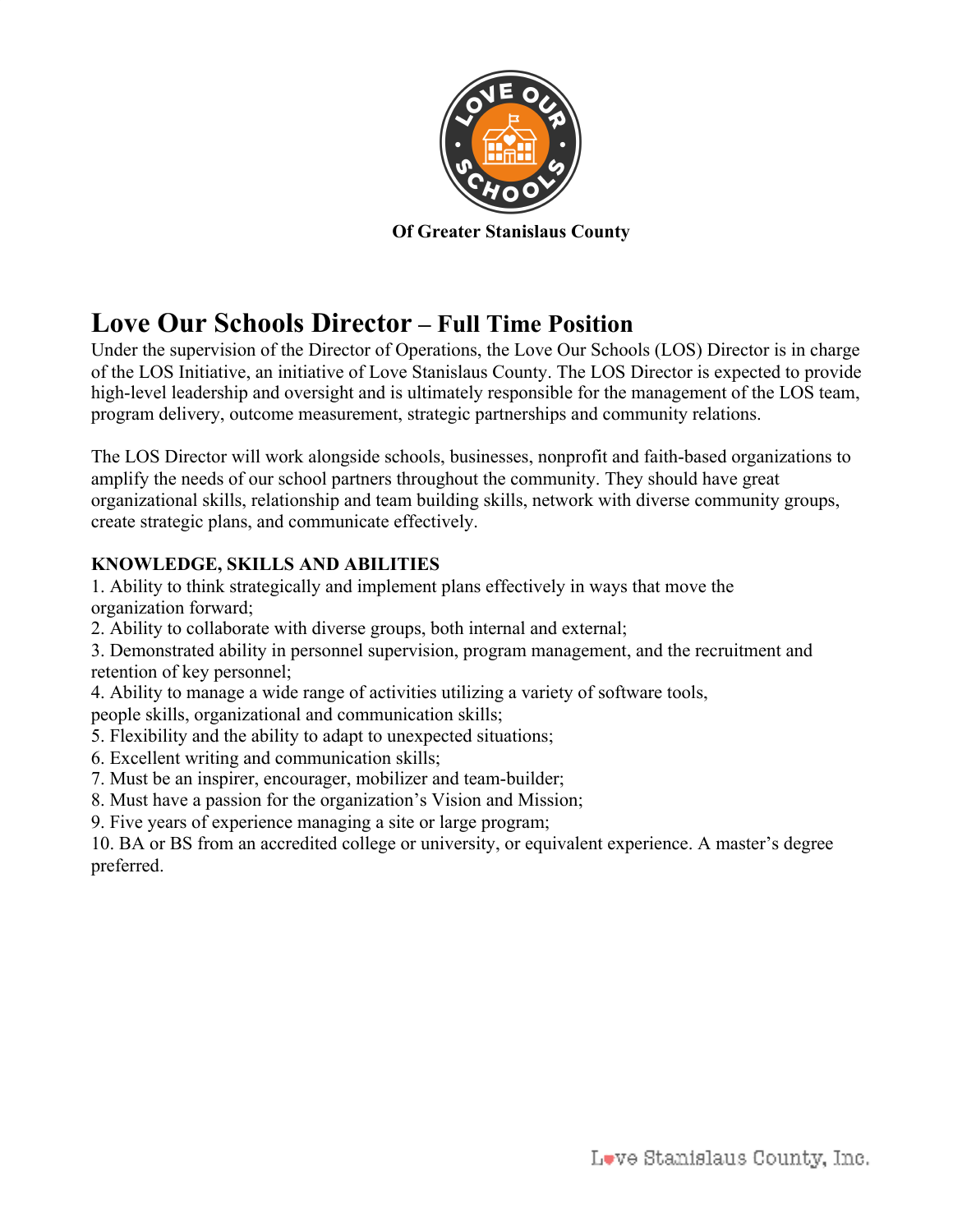## **KEY JOB RESPONSIBILITIES:**

### **Leadership**

- Raise the visibility of LOS while supporting the needs of school partners and their students.
- Implement and promote the "School Connect" model and approach with school partners; Coach and train school administration and staff in building a "village" comprising a cross sector of business, nonprofit, faith-based and community partnerships.
- Prepare educators & community organizations for catalytic events: Love Our Schools Day, Café's and #Min2winit.
- Create student internships and work experience opportunities for school partners with small to midsize businesses as part of the K-12 Strong Workforce Program in Stanislaus County
- Serve as the expert ambassador, articulating the needs of the organization while strengthening relationships that can result in additional resources.
- Advance the mission and values of the organization as a whole.
- Ensure LOS's strategic plan goals and outcomes are being met.
- Ensure positive working relationships with all stakeholders.
- Establish and monitor adherence to organizational policies and procedures.
- Conduct business consistent with the organization's values in an ethical and transparent manner.
- Actively participate at a leadership level in the organization, pushing for high-standards, effective execution, and strong communication across the organization.
- Advocate for support as needed (i.e. HR, Marketing, Finance, etc.) across departments to ensure the program has the resources needed to function at an optimal level.
- Ensure there is a quarterly evaluation process for LOS performance measures.
- Attend and support organization special events (Golf Tournament, Love Modesto etc.)
- Coach or mentor LOS staff to support their professional development and promote core values, while increasing tenure and facilitating strong team dynamics.

#### **Administration and Management**

- Provide leadership and vision to the team through effective team meetings, staff retreats, and supervision meetings.
- Directly supervise 1-2 staff members.
- Recruit, hire, train and evaluate a strong team capable of providing outstanding services to schools and community partners every day.
- Implement administrative and operational systems that ensure accountability is in place for accurate data management, tracking of outcomes, and effective utilization of outcomes to drive program decisions.
- Ensure that all staff's scope of work and responsibilities are aligned with Love Stanislaus County's strategic vision and are being tracked for successful completion.
- Development and implementation of LOS's marketing plan.
- Collaborate with Media & Communications in managing LOS's social media presence as well as any community relations issues.